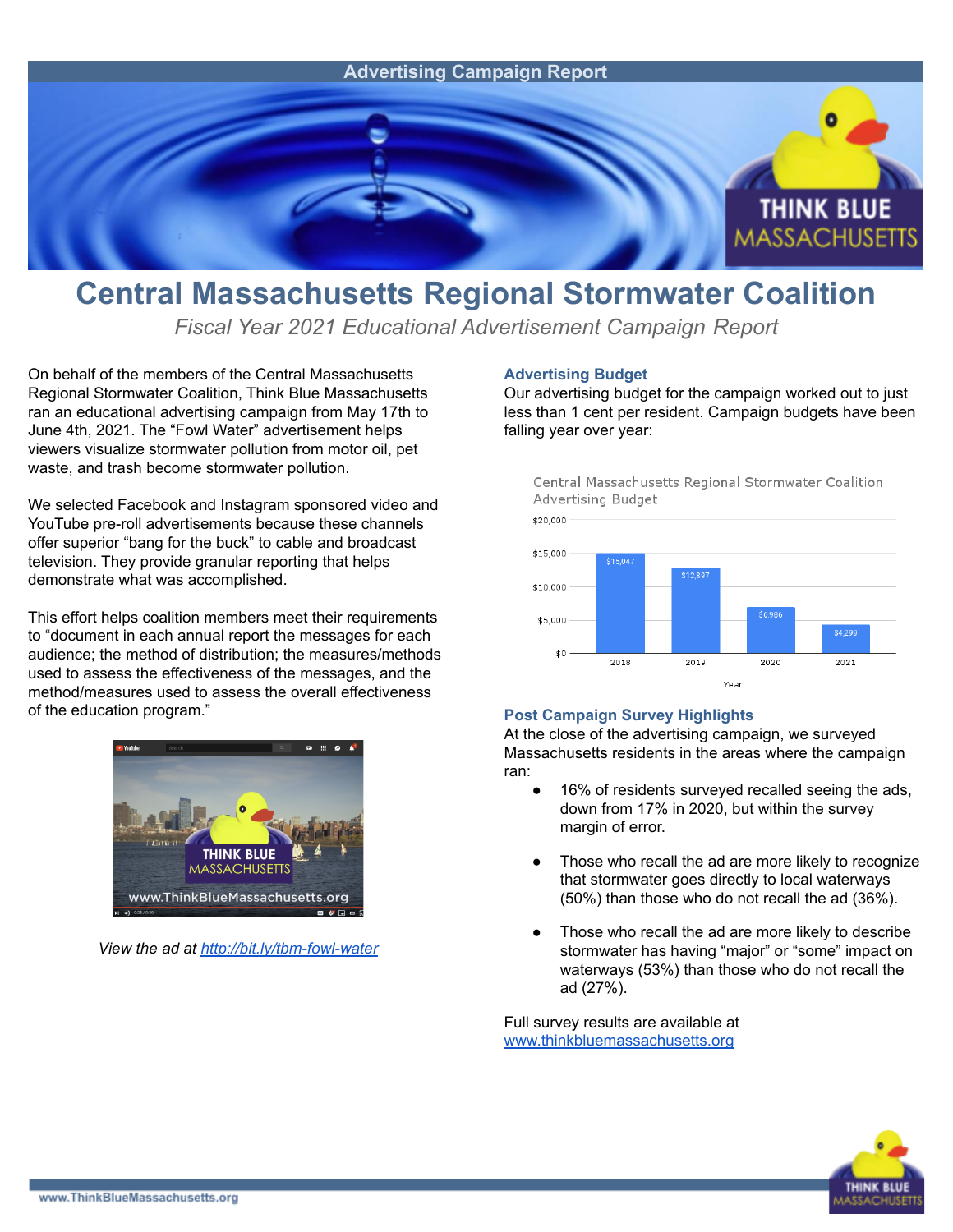## FY 2021 Campaign Performance

Facebook and Google provided us with aggregate information for the region served by the stormwater coalition. We have allocated the impressions among each city on a proportional basis, using U.S. Census estimates of the population of each municipality.

Your municipality can use these numbers as your measurable goal for MCM1 in your Year 3 annual report.

| Town          | Facebook/Instagram Impressions | YouTube Ad<br><b>Impressions</b> | Spanish Language<br><b>Impressions</b> | Total   |
|---------------|--------------------------------|----------------------------------|----------------------------------------|---------|
| Ashland       | 7,323                          | 18,194                           | 3,096                                  | 28,613  |
| Auburn        | 6,683                          | 16,603                           | 2,826                                  | 26,112  |
| Ayer          | 1906                           | 4734                             | 806                                    | 7445    |
| Charlton      | 5,654                          | 14,049                           | 2,391                                  | 22,094  |
| Dudley        | 4,872                          | 12,105                           | 2,060                                  | 19,037  |
| Fitchburg     | 16,877                         | 41,931                           | 7,136                                  | 65,944  |
| Framingham    | 30,187                         | 75,000                           | 12,764                                 | 117,951 |
| Grafton       | 7,796                          | 19,370                           | 3,296                                  | 30,462  |
| Holden        | 7,911                          | 19,655                           | 3,345                                  | 30,911  |
| Hopedale      | 1402                           | 3484                             | 593                                    | 5480    |
| Hopkinton     | 7,542                          | 18,738                           | 3,189                                  | 29,469  |
| Leicester     | 4,704                          | 11,686                           | 1,989                                  | 18,379  |
| Lunenburg     | 4,829                          | 11,997                           | 2,042                                  | 18,868  |
| Marlborough   | 16,441                         | 40,847                           | 6,952                                  | 64,240  |
| Millbury      | 5,724                          | 14,222                           | 2,420                                  | 22,366  |
| Natick        | 14,956                         | 37,159                           | 6,324                                  | 58,439  |
| Northborough  | 2,551                          | 6,338                            | 1,079                                  | 9,968   |
| Northbridge   | 6,907                          | 17,161                           | 2,921                                  | 26,989  |
| Oxford        | 2,519                          | 6,260                            | 1,065                                  | 9,844   |
| Palmer        | 5,081                          | 12,625                           | 2,149                                  | 19,855  |
| Paxton        | 2,015                          | 5,006                            | 852                                    | 7,873   |
| Rutland       | 3,652                          | 9,073                            | 1,544                                  | 14,269  |
| Shrewsbury    | 15,676                         | 38,948                           | 6,628                                  | 61,252  |
| Southbridge   | 6,990                          | 17,366                           | 2,955                                  | 27,311  |
| Southborough  | 4,198                          | 10,430                           | 1,775                                  | 16,403  |
| Spencer       | 2,353                          | 5,846                            | 995                                    | 9,194   |
| Sterling      | 3,381                          | 8,400                            | 1,430                                  | 13,211  |
| Sturbridge    | 3,980                          | 9,887                            | 1,683                                  | 15,550  |
| Uxbridge      | 5,819                          | 14,457                           | 2,460                                  | 22,736  |
| West Bolyston | 3,391                          | 8,426                            | 1,434                                  | 13,251  |
| Westborough   | 7,922                          | 19,682                           | 3,350                                  | 30,954  |
|               | 221,243                        | 549,678                          | 93,547                                 | 864,468 |